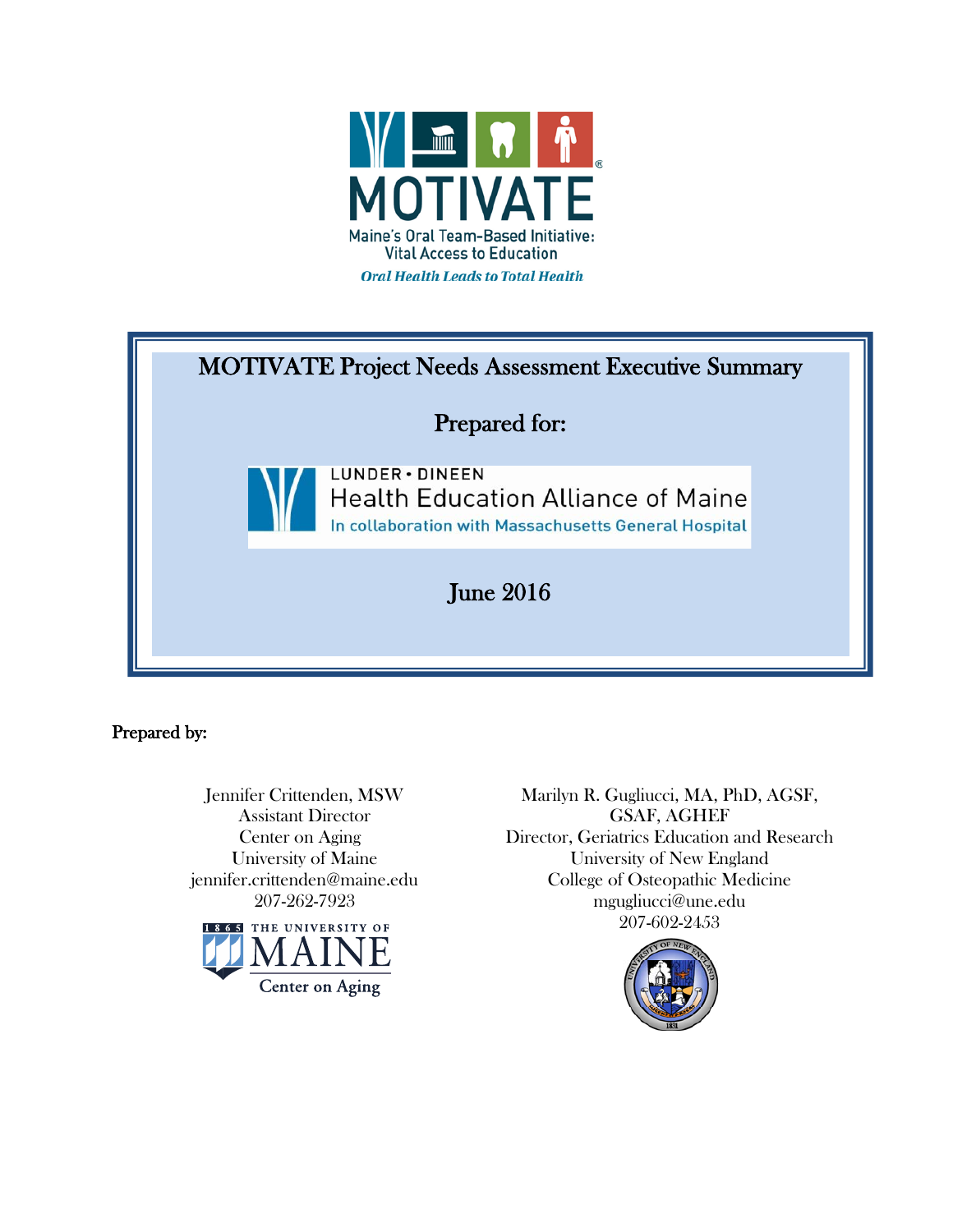#### **EXECUTIVE SUMMARY**

#### **INTRODUCTION & BACKGROUND**

Oral health is a critical area of educational need throughout Maine. Lunder-Dineen Health Education Alliance of Maine (Lunder-Dineen) with a statewide advisory team of Maine-based experts has established **MOTIVATE:** *Oral Health Leads to Total Health.* The MOTIVATE acronym stands for: **M**aine's **O**ral **T**eam-Based **I**nitiative: **V**ital **A**ccess **T**o **E**ducation. This innovative and Maine-tailored education pilot program is in response to national calls-to-action from the U.S. Surgeon General, American Dental Association, Robert Wood Johnson Foundation, and others to raise awareness about the connection between good oral health and good overall health. The pilot program's mission is to use the latest research findings to improve, promote and protect the oral and overall health of older adults residing in long term care homes. An overarching goal for this program is statewide expansion into other long-term care (LTC) environments. This quality improvement pilot program model is informed by evidence-based programs and best practices in the science of adult learning to develop an education framework in a collaborative education and practice model.

Maine has one of the oldest populations in the country, which makes older adult health an area of high educational need and a priority for Lunder-Dineen. Older adults have unique oral health needs and many health disparities exist for this population. The need for dental services increases as we transition into old age. Poor oral health has sizeable social and economic consequences, and an adverse impact on overall health. Poor oral health is not a normal part of aging. Longterm care settings present a unique opportunity to work with an interprofessional team on developing evidence-based standards that improve quality of life and overall health from simple enhancements in oral health care. As a result, Lunder-Dineen is collaborating with key stakeholders from across Maine and has a vision for this pilot project to optimize aging through interprofessional oral health education. The following experts serve in an advisory capacity for the MOTIVATE pilot, informing the pilot development and its associated needs assessment process and measures of success:

- Leonard Brennan, DMD, Co-Director, Harvard Dental Geriatric Fellowship Program
- Demi Kouzounas, DMD, Immediate Past President, Maine Dental Association and Long Term Delegate to the American Dental Association
- Marilyn Gugliucci, PhD, Director of Geriatrics Education and Research, University of New England
- Jennifer A. Crittenden, MSW, Assistant Director, University of Maine Center on Aging
- Rodney A. Larson, PhD, RPh, Dean, School of Pharmacy, Husson University
- Timothy Martinez, DMD, Associate Dean of Community Partnerships and Access to Care, University of New England College of Dental Medicine
- Nancy L. Foster, CDA, EFDA, RDH, EdM, Assistant Professor-Dental Health Programs, University of Maine at Augusta, Bangor

Additional project guidance is provided by the MOTIVATE Ad Hoc Advisors: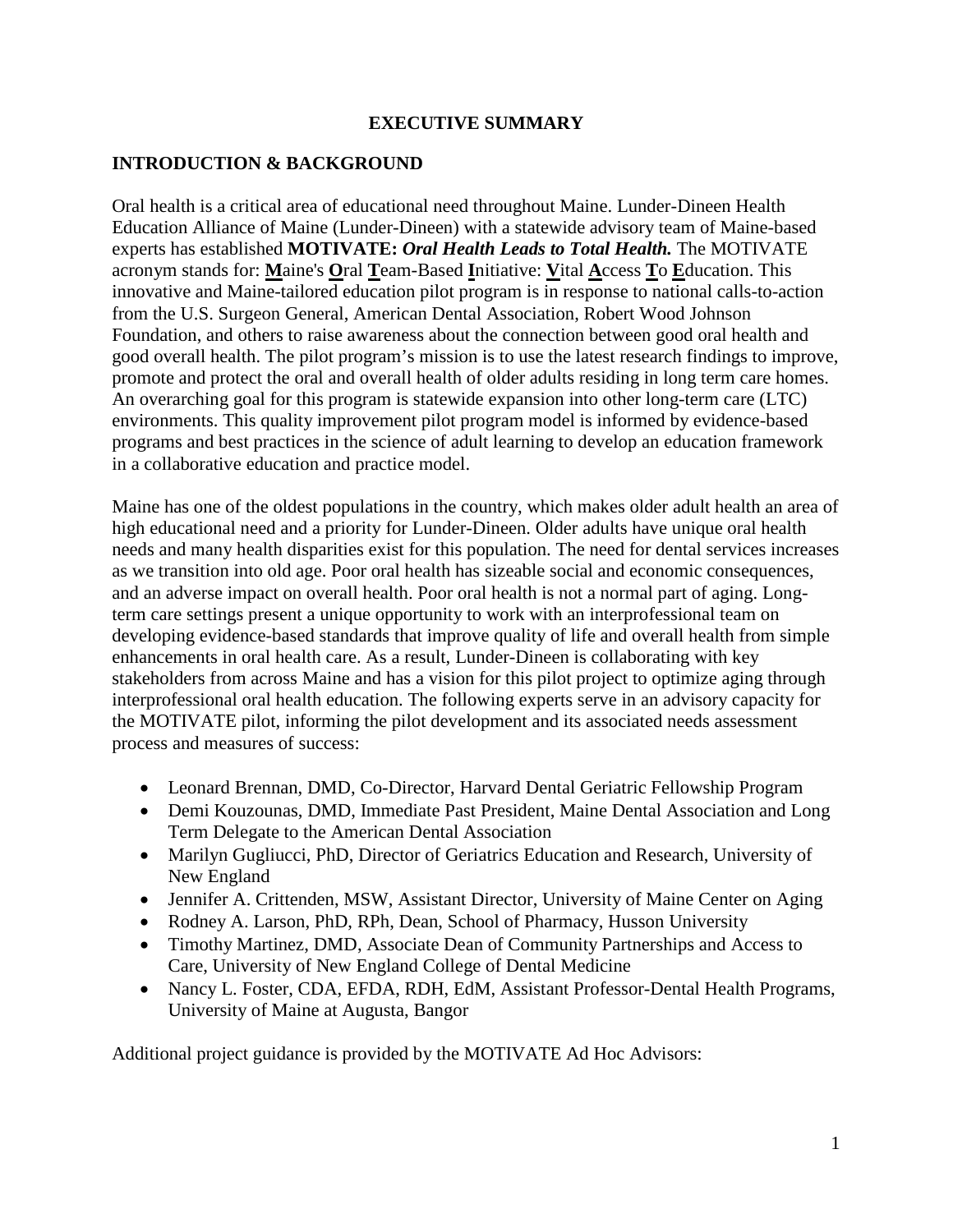- Maria C. Dolce, PhD, RN, CNE, Associate Professor, Northeastern University School of Nursing
- Timothy Oh, DMD, FACD, FPFA, FICD, Director, Caring Hands of Maine Dental **Center**
- Lenard W. Kaye, DSW/PhD, Director, University of Maine Center on Aging
- Carole A. Palmer, EdD, RD, LDN, Professor and Head, Division of Nutrition and Oral Health Promotion, Department of Diagnosis and Health Promotion, Tufts University School of Dental Medicine
- Lewis N. Estabrooks, DMD, MS, Board member, OMS National and Chairman, Fortress Insurance Company

The mission of the MOTIVATE pilot project is to improve, promote, and protect the oral and systemic health of Maine long-term care residents. This quality improvement pilot project will center on using innovative, interprofessional, evidence-based, and sustainable educational model to 1) improve oral and systemic health for residents in long-term care settings; 2) advance the skills, expertise and interprofessional education and practice among providers and health care professionals in Maine; and 3) help raise awareness of the connection between oral and overall health. The key components of this model include a blended interprofessional learning model, the infusion of high quality supplies into LTC and the use of staff oral health champions.

While long term staff training materials and curricula exist on the topic of oral healthcare, this type of quality improvement pilot program has not been undertaken within LTC settings in a manner that is comprehensive and interprofessional in focus. As such, the MOTIVATE Pilot Advisory Team made the decision to undertake a needs assessment that would determine the most effective and efficient oral health care education methods and content (skills, attitudes, & knowledge). The following objectives guided the needs assessment process, the results of which are summarized in this document:

- a. Identify staff practices associated with oral health care for long-term care residents.
- b. Identify stakeholder perspectives, experiences, and desires regarding oral health care for the residents.
- a. Determine the key elements and approaches for this provision of oral health care to residents.
- b. Determine perceived challenges to providing resident oral health care in LTC settings.
- c. Use primary data collection from volunteer LTC sites throughout Maine to develop suggestions for MOTIVATE training development and implementation.
- d. Establish approaches for educating staff on oral health care that address the key elements and perceived challenges noted from this needs assessment.

During the early MOTIVATE planning process, the needs of older adults in general and LTC residents in particular were discussed. Given the unique nature of LTC as compared to assisted living, a decision was made up front to focus the needs assessment and pilot efforts on LTC settings. Based on existing literature, we know that LTC residents are at a higher risk for poor oral health as compared to those receiving assisted living level of care. During the needs assessment process, secondary data (literature review and review of existing training curriculum)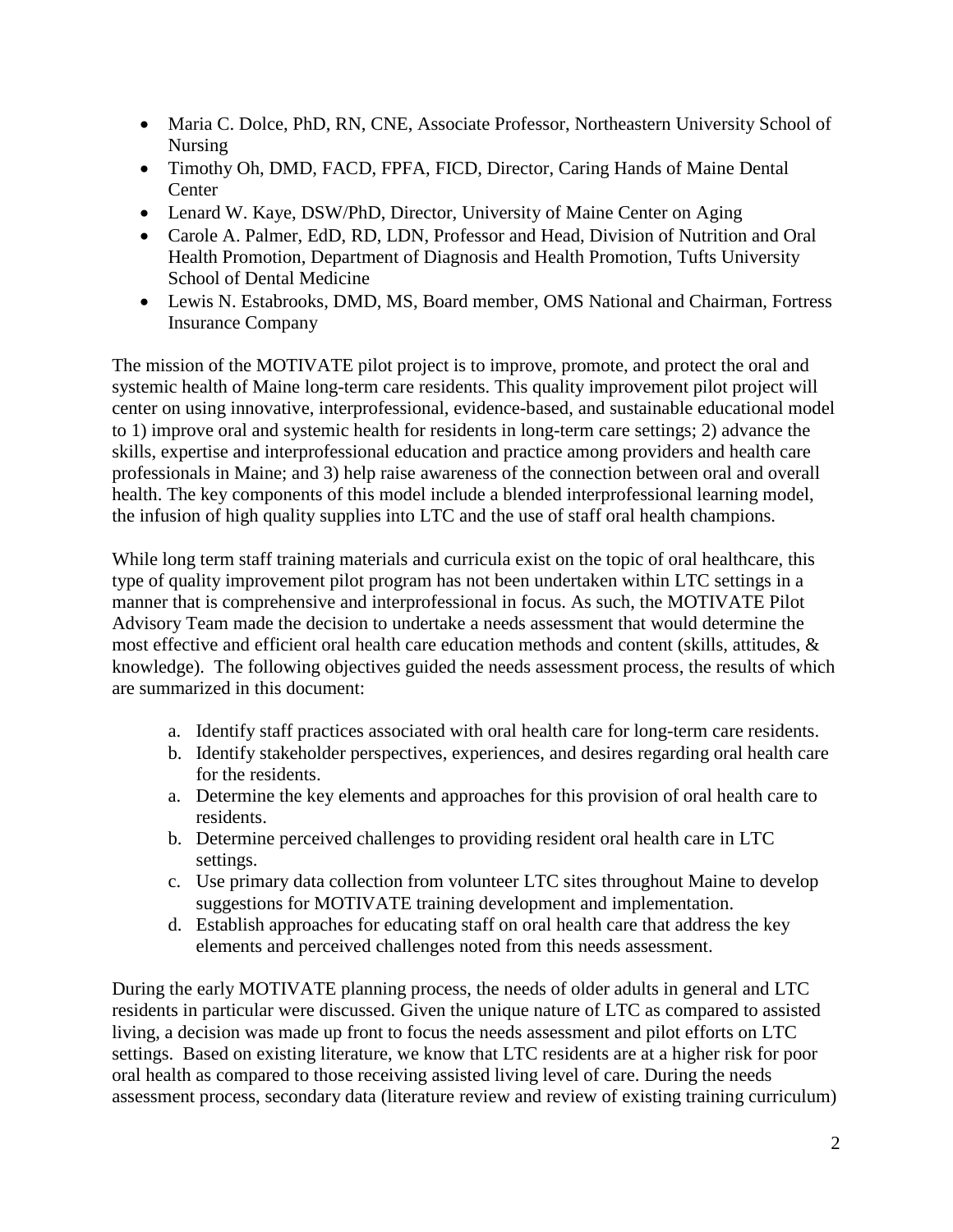along with primary data (survey and focus groups) was collected to provide a comprehensive picture of the unique needs of LTC staff, residents, and their families with regard to oral health care. Survey data was collected from 392 direct care and administrative staff from LTC homes throughout Maine along with several focus groups held with staff, residents and family members who utilize LTC. The resulting data provided the educational framework from which the MOTIVATE blended learning program was developed.

# **KEY FINDINGS**

### **Importance of Oral Health Care in LTC**

*"It [oral care] is important to her and it is important to me to help maintain health."* –LTC family caregiver

The importance of oral health in long term care settings is clear. The maintenance of good oral health is important not only for a healthy mouth but also for overall systemic health. Poor oral health that leads to inflammation and infection has been shown to be a risk factor for chronic and acute conditions such as

pneumonia, kidney disease, diabetes, and heart disease. Poor oral health can also lead to difficulty eating, speech impairment, and mouth pain which can further impact one's quality of life. Age-related dental changes put older adults at particular risk for poor oral health, including periodontal disease. Older adults in particular have the highest rates of periodontal disease (Lamster & Ahluwalia, 2014).



LTC settings provide care to some of the most medically fragile and frail older adults. With the use of long term care services expected to continue to grow to include as many as 27 million recipients of care by 2050, long term care settings will continue to be an important point for oral health promotion (Family Caregiver Alliance, 2015).

*"I think that preventative oral care is an important part of a resident's health…"* –LTC staff

Existing research indicates that LTC administrators view oral health as an important component of health care provided in LTC settings (Wintch, Johnson, Gurenlian, & Neil, 2014). Across the board, LTC administrators, staff, residents, and care partners

(family/friends) engaged in the MOTIVATE needs assessment process articulated an interest and commitment to the provision of regular oral healthcare. LTC administrative staff view oral healthcare as a component of good resident care that fits with their LTC home mission. In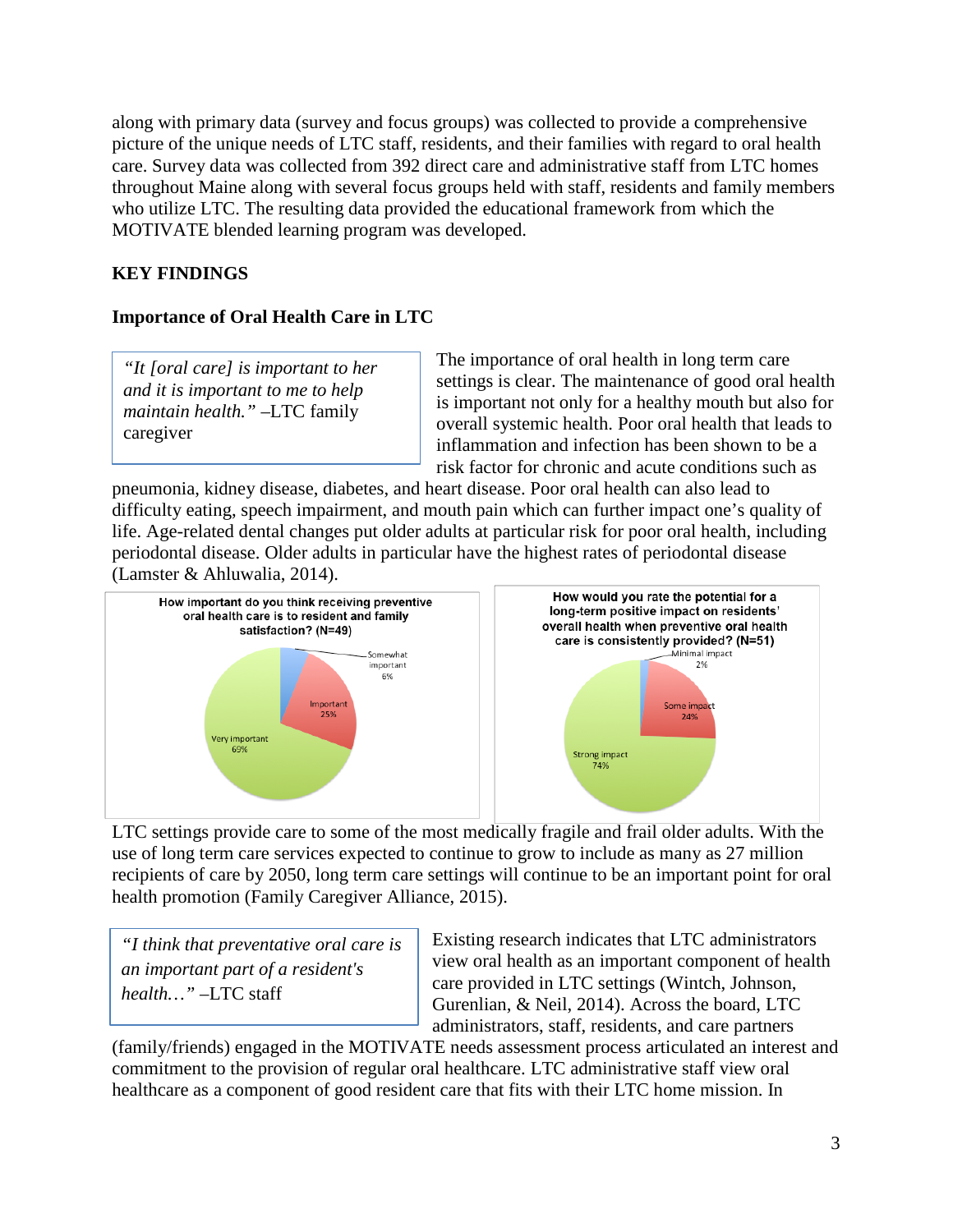addition, a majority of administrative staff surveyed suggested that ongoing staff involvement and leadership throughout the curriculum development and pilot phases will be a key component to implementation success.

### **Interprofessional Care Is Key**

The nature of LTC care requires coordination among many different professionals to provide high quality care to residents. This coordinated care requires knowledge and use of the following key competency among the team: interprofessional values/ethics, team roles and responsibilities, communication, and team work/collaboration skills (Interprofessional Education Collaborative Expert Panel, 2011). Interprofessional education in LTC settings has been found to be an effective strategy for increasing oral health knowledge and skill levels among interprofessional team members (Bonwell, Parsons, Best & Hise, 2013). Support from interprofessional care has been found among LTC administrators who have been found to support innovative approaches to oral health in LTC (Wintch et al., 2014).



MOTIVATE needs assessment research found support for both the importance of interprofessional oral health care while also uncovered key gaps in such care that could be addressed through the MOTIVATE quality improvement pilot. For example, little under half of LTC direct care staff surveyed agreed or strongly agreed (45%) that every member of the care team has a clear role in providing oral health care to residents. An additional 30% of respondents disagreed or strongly disagreed that every care team member has a clear oral health role and 25% indicated that they were neutral or unsure.

Staff members were also asked to rate the importance of improving interprofessional collaboration to meet resident oral health needs. Most respondents (84%) felt that improving such collaboration was important or very important.

# **Challenges to Oral Health Care in LTC**

*"I wish now I still had mine. I lost all of my teeth when I was 16."* –LTC resident

Providing oral healthcare for the most frail residents is challenging and in LTC settings is often a neglected component of care provision (MacEntee, 2006). In

Maine, as many as a third of nursing home residents exhibit behaviors that directly impact the care that staff can provide (Centers for Medicare & Medicaid Services, 2016). Oral health carerelated barriers noted by long term care staff in previous research studies include a fear of being biten by a resident during oral health care provision, resident refusal of care, bad breath, lack of time, and a perception that oral health care did not fit with one's direct care role (Reed, Broder, Jenkins, Spivack, & Janal, 2006). Along these lines, direct care staff surveyed through the MOTIVATE project indicated the following barriers to oral health care in LTC: resident behavior (86%), the need for additional staff training (70%), and lack of access to an oral health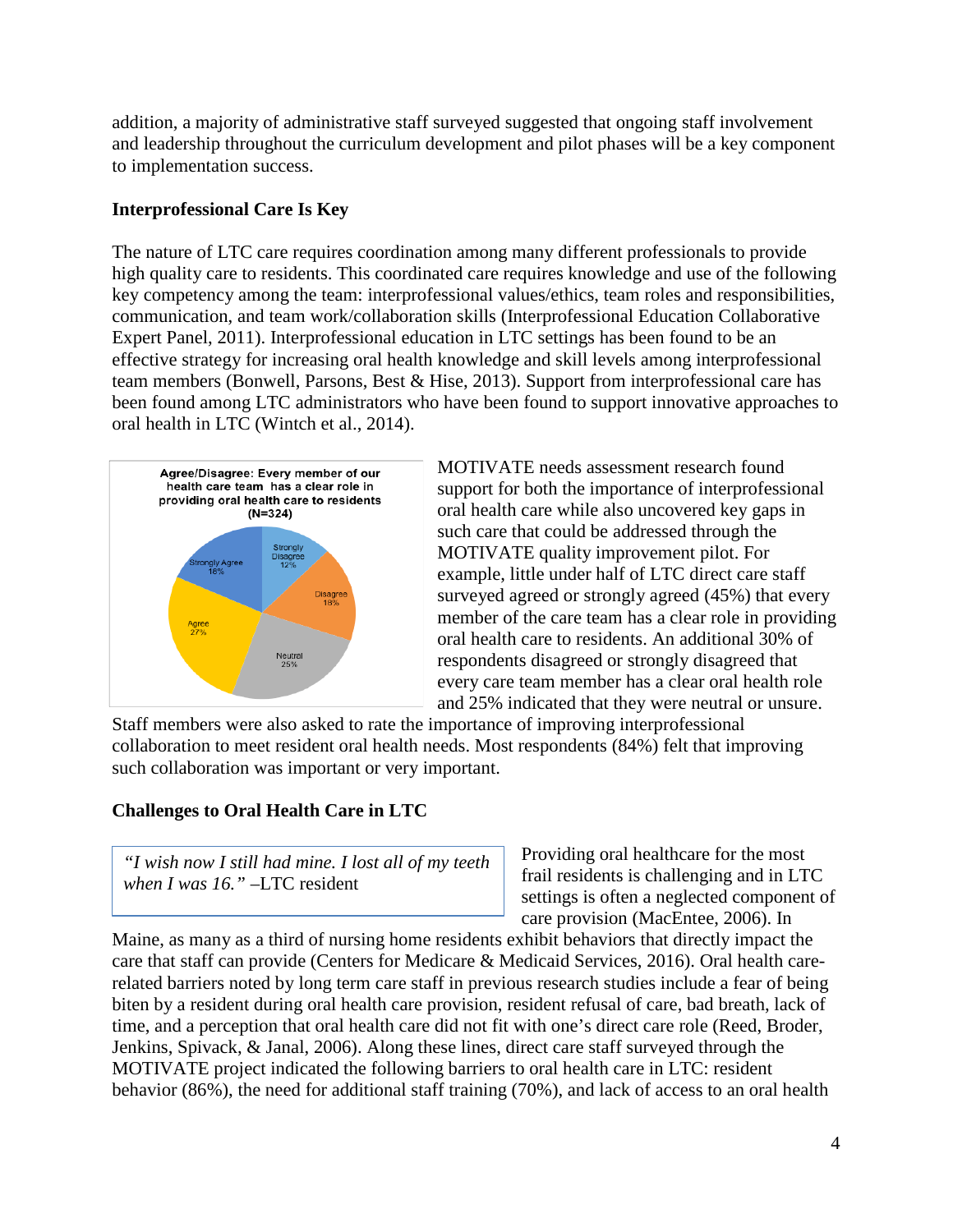provider (62%) were cited as the top barriers to care. The lowest cited barriers were "other" reasons (4%), cost of equipment and supplies (10%), and additional equipment needed to provide care (26%).



#### **Staff Training Needs**

**"***A lot of people don't put that together (the health significance of good oral health) and I think if they need to have the education to know and understand what that is"* –LTC staff

Existing research has noted that while staff in long term care settings place a high importance on oral health care, many do not have formal education on oral health care techniques (Wårdh, Jonsson, & Wikström, 2012). Information collected through the MOTIVATE project indicates that over half of LTC staff respondents

(54%) have not had oral health training outside of their current LTC employer. Almost one third (31%) report receiving outside training once or twice per year. Additional responses identified the outside sources of training, which included professional school and training, other employers, or at a dental office, usually during their personal dental visits. More than three quarters of respondents indicated at least some interest in receiving additional oral health training.



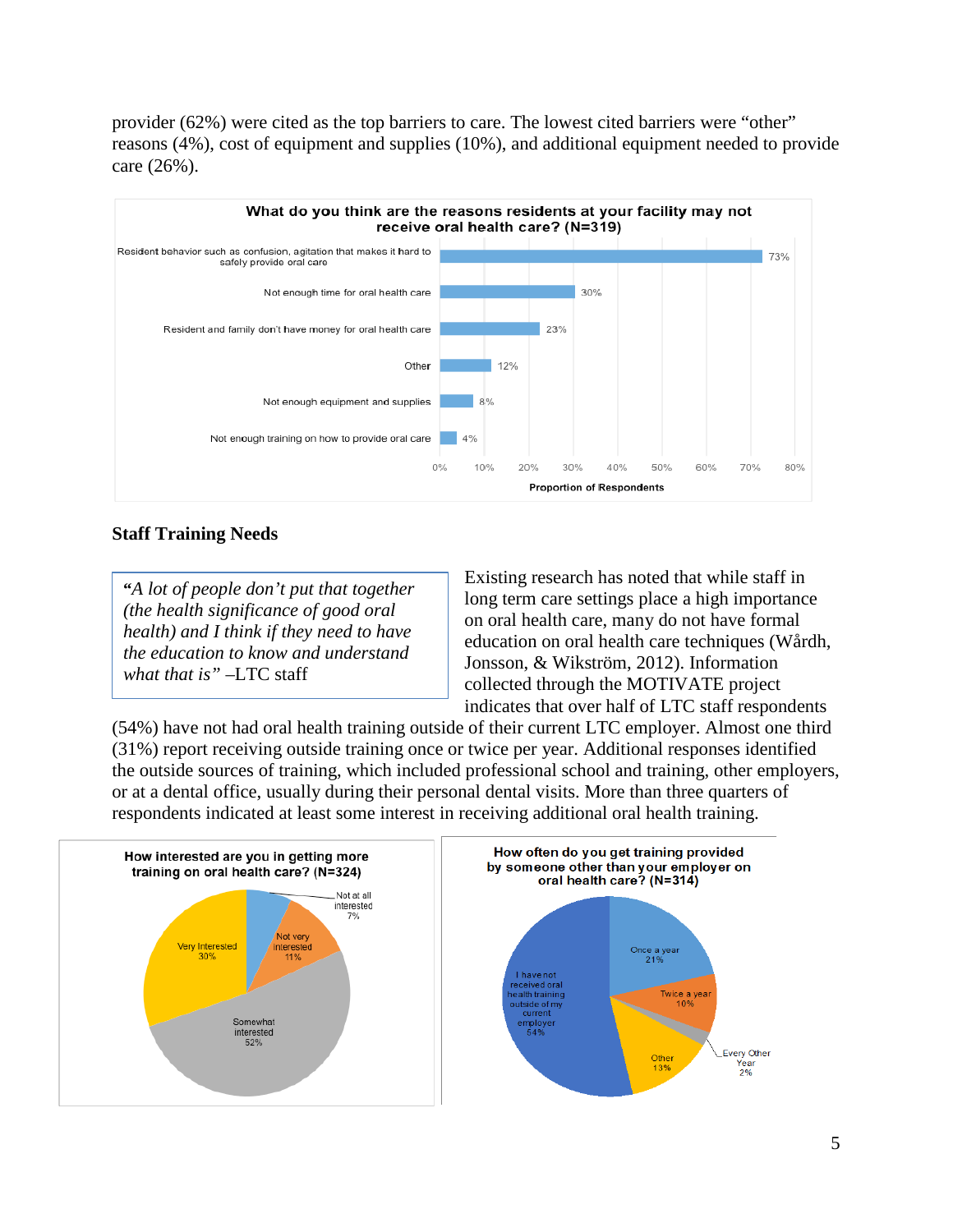For those who received training prior to their work with their current employer, the top two training topics they learned about were the importance of oral health care (91.7%) and how to clean teeth and dentures (85.3%). Over 50% of respondents learned about topics concerning oral pathology, such as gum disease and tooth decay. Less than half were trained on issues related to interacting with residents about oral health.

### **Priority Training Areas and Design Elements**

MOTIVATE survey respondents wanted more education around oral health interactions with residents including how to uncover problems residents don't tell us (54.8%) and working with challenging patients (51.7%). Less than half expressed a desire to learn more about various oral pathology topics or teaching residents about oral health.

| <b>Desired Oral Health Training Topic</b>       | $%$ of staff<br>respondents |
|-------------------------------------------------|-----------------------------|
| How to uncover problems residents don't tell us | 54.8%                       |
| <b>Working with challenging patients</b>        | 51.7%                       |
| <b>Quick fixes for oral health problems</b>     | 44.8%                       |
| When to wait and when to worry                  | 43.8%                       |
| How drugs affect oral health                    | 43.1%                       |

# *Curriculum Design Priorities*

The following were the top priorities identified for oral health quality improvement pilot program design in LTC settings:

*High potential for positive impact on resident and family satisfaction*: Staff place a high priority on resident and family satisfaction and view the provision of oral healthcare as having a high potential for supporting residents and their families.

*On-going availability of the education for all new staff*: About a third of LTC staff surveyed noted that staff turnover is likely to impact training implementation. To address this, new staff members should have access to oral health training content as they onboard and in an ongoing fashion throughout their employment.

*Training time should be reasonable*: LTC settings are fast paced work environments. Thirty percent (30%) of direct care staff surveyed indicated that lack of time can be a barrier to the provision of oral healthcare in LTC settings. Not only should care techniques accommodate this reality but also the training format and time required should be developed with this challenge in mind.

*Ability for direct care staff to apply new knowledge and skills to resident care*: Resident care is the focus of LTC and its operations. Training content should easily be translated and applied to improve the health and wellbeing of residents.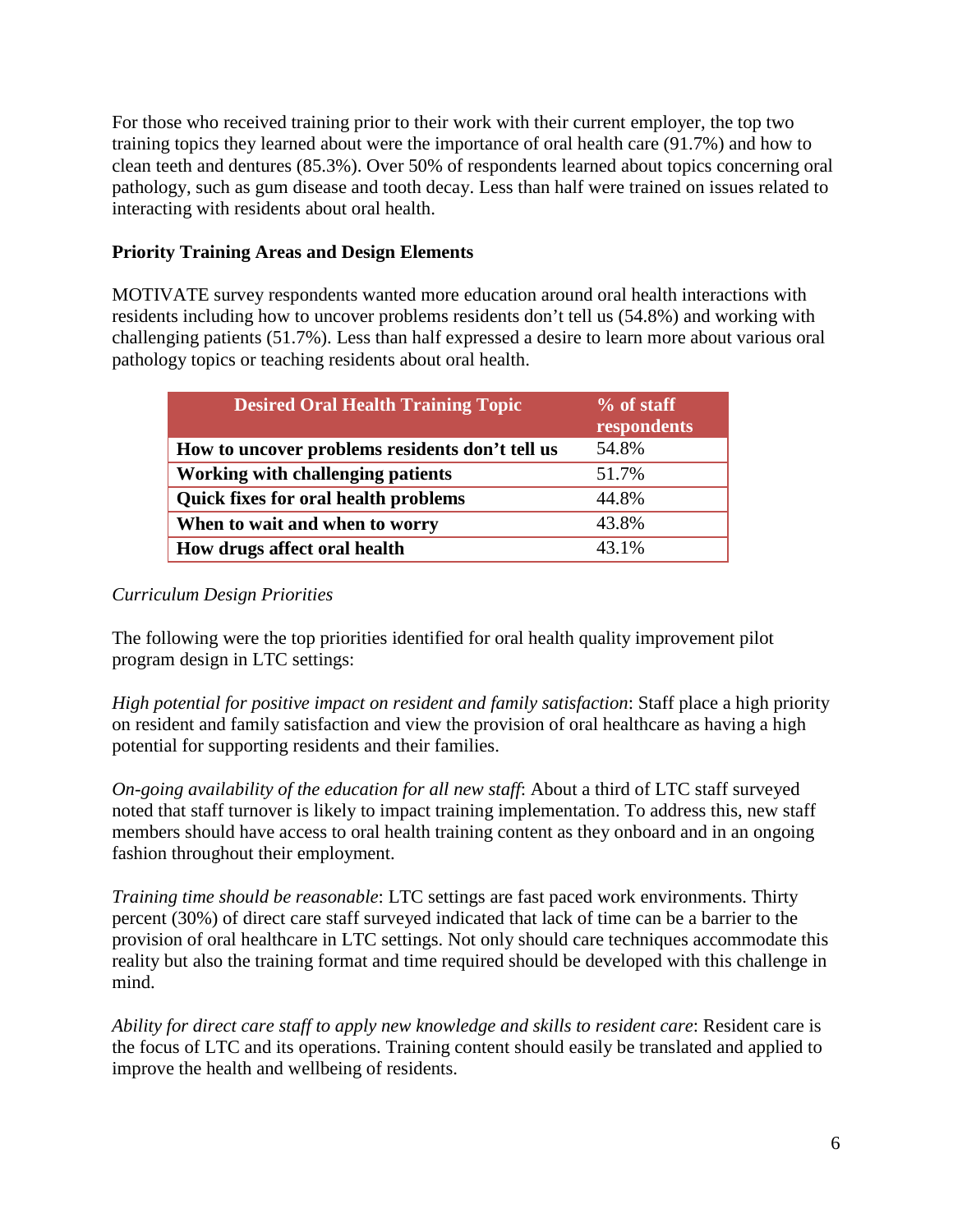*Learner satisfaction with the program*: From and administrative perspective, learner satisfaction is an important component of oral health care training. To achieve this satisfaction, training should include priority topics and formats of interest.

*Preferred Training Formats:* Feedback from LTC staff indicates that the following training formats are preferred methods for delivering oral health care training:



# **MOTIVATE PROGRAM GUIDING PRINCIPLES**

Based on a review of the data collected the following points have been identified as most salient to address as MOTIVATE curriculum is developed and deployed at pilot sites:

- **I. Focus on LTC mission touch points**. Focusing on delivering education and care that connects to LTC home mission touch points would be a good approach for the MOTIVATE quality improvement pilot to consider. Residents are a central focal point for LTC homes and MOTIVATE will need to articulate how training will support this focus on care. Specific touch points noted included (a) connecting oral health care to high quality resident care, (b) oral health care that advances resident and family satisfaction, and (3) oral health care that is resident and family centered. Emphasizing oral care approaches, staff training, evaluation measures, and staff and resident communications to these mission-related touch points would be a congruent approach to advancing oral health.
- **II. Incorporate staff in the planning and implementation process.** Based on staff survey and focus group findings, it will be critical to incorporate LTC staff feedback throughout the MOTIVATE development process from curriculum formation, to implementation to evaluation of the model. LTC staff are interested in the topic of oral health care but may face challenges to implementing care.
- **III. Design a plan for training new staff.** Staff hiring is an ongoing process and the MOTIVATE quality improvement pilot can be designed so as to be implemented at various stages of employment. For example, integrating oral health into orientation training will ensure all staff have baseline oral health care training. Offering ongoing refresher content throughout staff employment tenure will aid in ensuring all staff are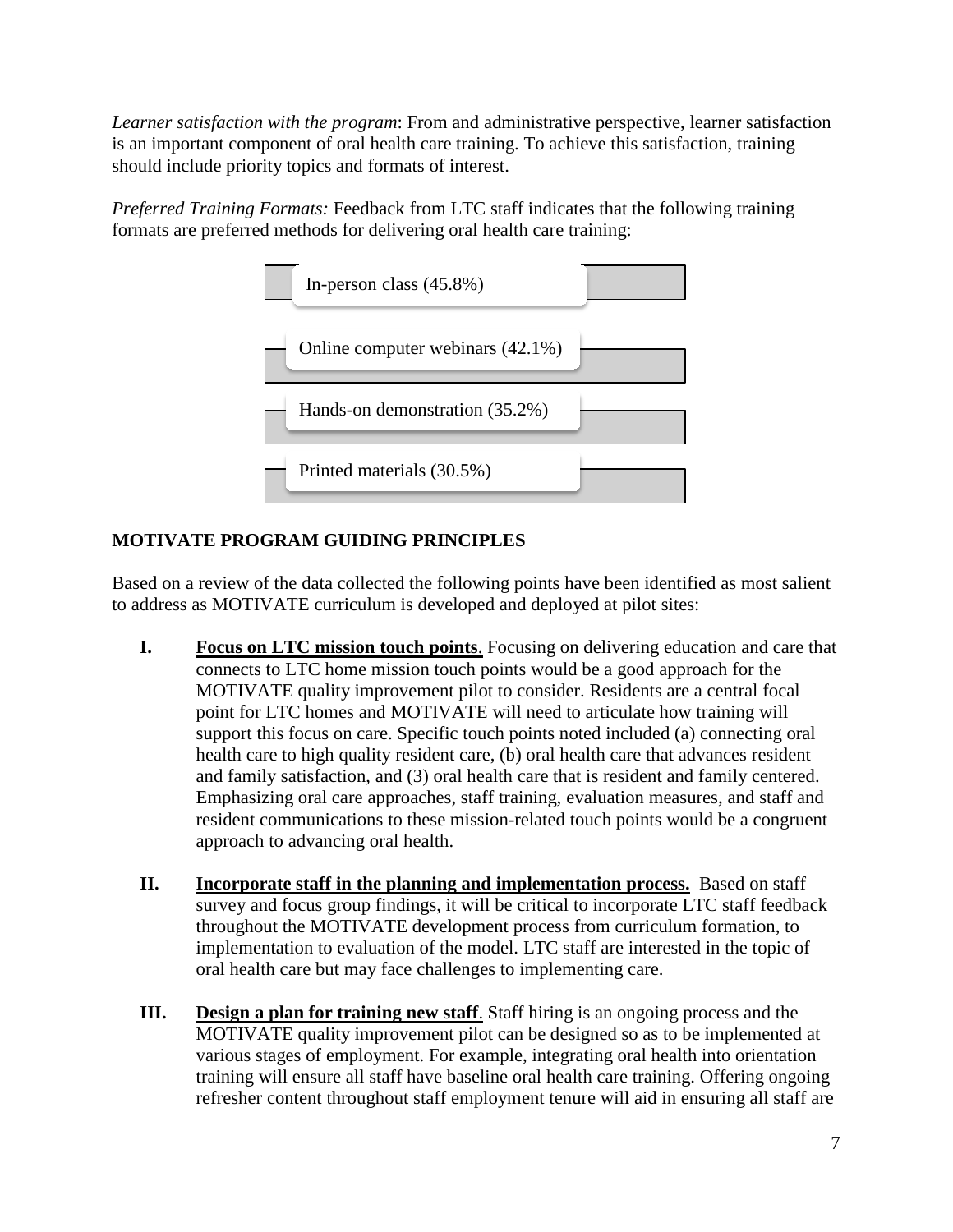accessing training and advancing their knowledge on oral health care at various stages of their employment.

- **IV. Define interprofessional team roles for the provision of oral health care.** The current study uncovered a considerable amount of variation in the understanding and articulation of oral health care roles within the interprofessional team. Additional planning will be needed to identify the most appropriate oral health care roles for each team member and how to best educate and prepare staff members for their respective interprofessional roles would support staff and possibly advance resident oral health care. As MOTIVATE oral health care interventions will be designed to support LTC staff systems, standards of care, and procedural practices, understanding interprofessional staffing and policy implications for oral health care responsibilities will aid implementation.
- **V. Implement the MOTIVATE quality improvement pilot using techniques and approaches that are efficient, provide flexibility, and accommodate the limited time available for staff training.** Both survey and focus group data document that staff time for training efforts is limited. The MOTIVATE model will need to incorporate unique approaches for effective training in a fast paced environment. When staff time is allotted for training, it is best provided off-unit where direct care staff can focus on training content without interruption. For training modules that may be provided via computer providing paper backups or audio versions of training materials will allow staff to complete the training without being anchored to a computer and will allow for flexibility when training cannot be provided off-unit. In essence, recording of training completion needs to accommodate multiple methods and providing access to the learning materials in forms other than on a computer will make training content accessible to those staff who may lack computer skills or have limited computer access. It is important to note that completion of training by staff when not in duty or in their own homes is not a favorable staff training method and should be avoided.
- **VI. Clarify existing oral health training at implementing LTC homes.** Research data suggest conflicting findings about the level of staff education on oral healthcare within LTC. Some staff receive training during orientation and others do not. Prior to implementing MOTIVATE trainings, it will be important to gain additional clarity around the existing oral health training provided to staff at orientation and identify which groups of staff receive such training currently. Once this training content is identified, it should be cross-referenced in MOTIVATE trainings to avoid duplication of efforts.
- **VII. Support training efforts through the use of staff champions.** Survey and focus group data supports the use of oral health champions at MOTIVATE implementation sites who can build energy, interest, and compliance with oral health care throughout the LTC home setting. Survey data collected for the needs assessment process noted the use of peer mentoring and train-the-trainer practices within LTC and these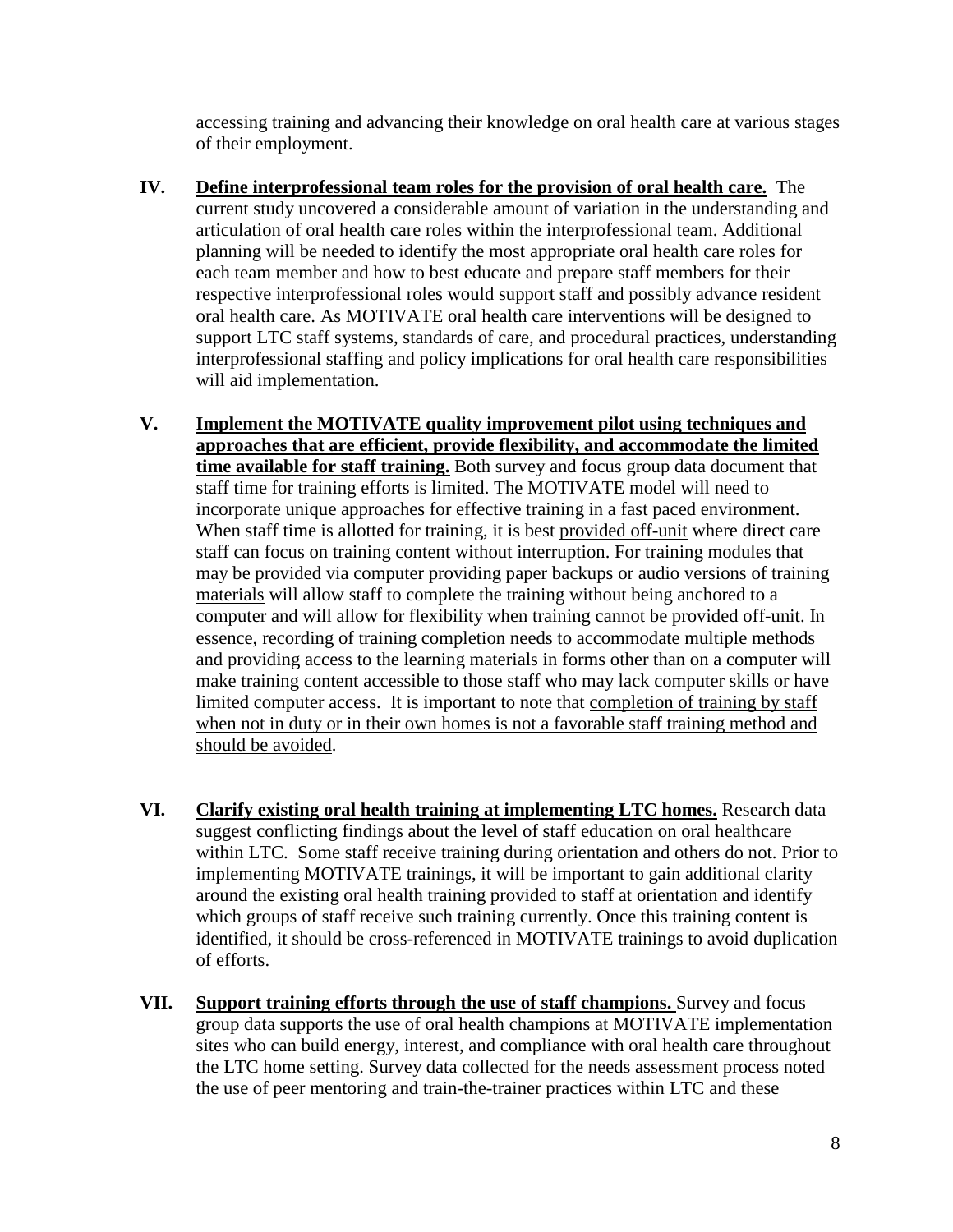mechanisms could be used to create an oral health champion or peer leader component to further support MOTIVATE implementation. For example, MOTIVATE could use higher level CNAs with more experience as designated direct care leaders in oral health who would receive special training and support that would enable them to help other CNA staff provide oral health care. Since MOTIVATE uses an interprofessional educational framework, occupational or speech therapists could also be recognized as staff champions in addition to nurses and CNAs.

- **VIII. Gain a deeper understanding of how MOTIVATE practices can be supported by policies and procedures at implementing LTC sites**. Some of the challenges to oral health care noted in the needs assessment research cannot be addressed through training alone. The MOTIVATE quality improvement pilot implementation will be assisted if there was an integration of oral health care into ongoing staff training schedules, care planning processes, and unit staffing. Once standards for basic oral health care and procedures of training have been established, future MOTIVATE effort could include investigating how policies and procedures at implementing sites can be modified to further support oral health care throughout each LTC home.
- **IX. Build staff oral care knowledge base in order to focus on high need content areas.** Early MOTIVATE modules need to address building a basic level of understanding about oral health care and its connection to total health. Since LTC staff are likely to have varying levels of exposure to and training in oral health care, this will ensure that all staff have the same working knowledge of this topic. Additional content areas should emphasize how to care for residents who present challenging behaviors due to memory loss, dementia, mental health issues, or physical limitations such as stroke. Specific areas for early curriculum development include:
	- Considering oral health issues as a cause for resident behavioral changes
	- Conducting an efficient oral health assessment
	- Providing oral care to challenging residents
	- Quick fixes for oral health problems including denture repairs
	- When to "wait" and when to "worry"
	- How drugs affect oral health

#### **X. Provide high quality oral care equipment, supplies, and approaches to**

**complement MOTIVATE training.** Improving oral health care provision extends beyond training. Suggestions gathered from LTC staff included upgrading to softer, smaller, and battery powered toothbrushes, non-fluoride products that can be swallowed without ill-effects, mouthwashes that are gentle on the mouth, mouthwash and toothpaste with pleasant flavoring, hand flossers, and denture cleaning products. These products would need a dedicated storage space on each unit with associated staff training (procedures) on where to locate oral health equipment, how to replenish equipment and supplies, and who will be responsible for doing so. The MOTIVATE quality improvement pilot would be designed to support the products and systems within LTC settings.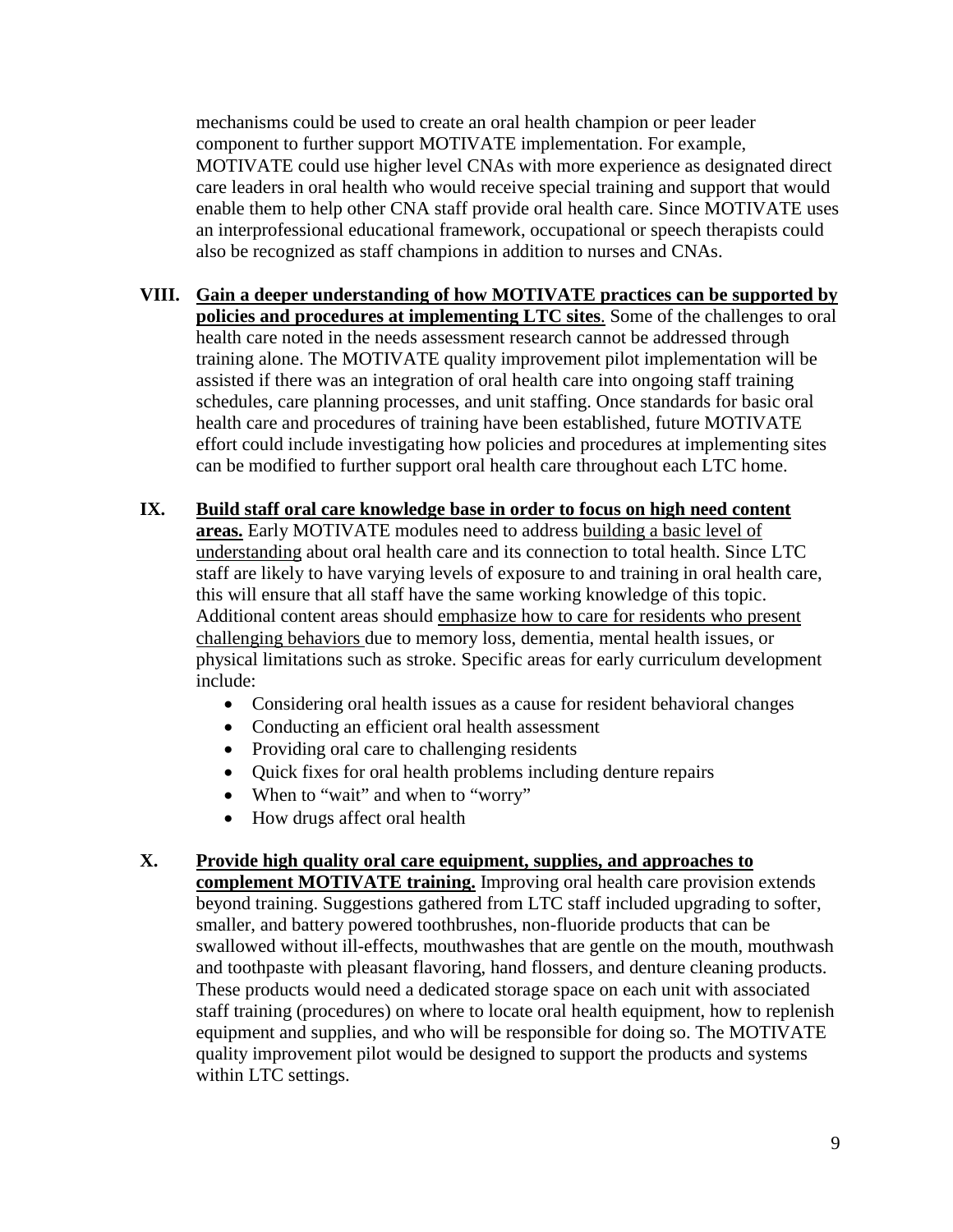- **XI. Strengthen communication among staff, residents and families about oral health care.** Training and oral care implementation efforts should bolster strong communication across staff lines and between staff and residents/families. By increasing the understanding regarding why oral health care is important, staff can increase their ability to assess the level of satisfaction that residents and families have with the oral health care that is provided.
- **XII. Increase access to dental providers.** Access to dental care providers is an ongoing need for LTC homes. While this need is not a primary focus of the MOTIVATE model, it is one that could be addressed through existing partnerships within the MOTIVATE advisory team. This includes bringing practicing dentists as well as dental medicine and dental hygiene students into LTC settings to provide care for those who are unable to travel to a dentist or who cannot otherwise afford dental care. This component would complement MOTIVATE trainings and daily care provided by staff.